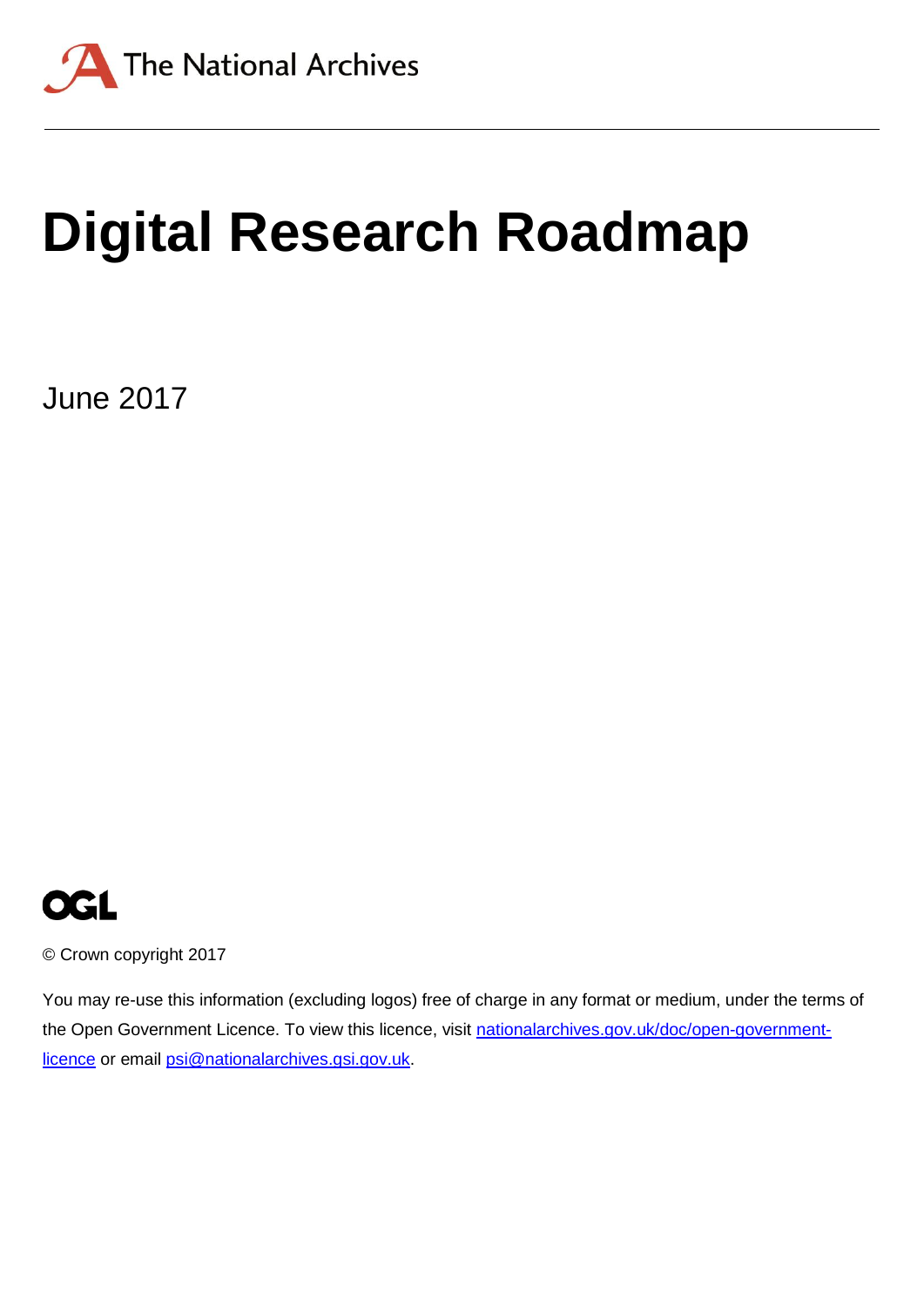## **Contents**

#### **1. Executive summary**

- 1.1 Purpose
- 1.2 Main findings

#### **2. Background**

#### **3. What and why**

- 3.1 What do we mean by 'digital research'?
- 3.2 Why should The National Archives do digital research?
- 3.3 Who is our digital research for?
- 3.4 Our research interests and how they are developing
- 3.5 Priority digital research areas
- 3.6 Recommendations: what we will need to do

#### **4. How**

- 4.1 Short-term action plan (2016-2017)
- 4.2 Medium-term action plan (2018-2019)
- 4.3 Long-term action plan (2020-2026)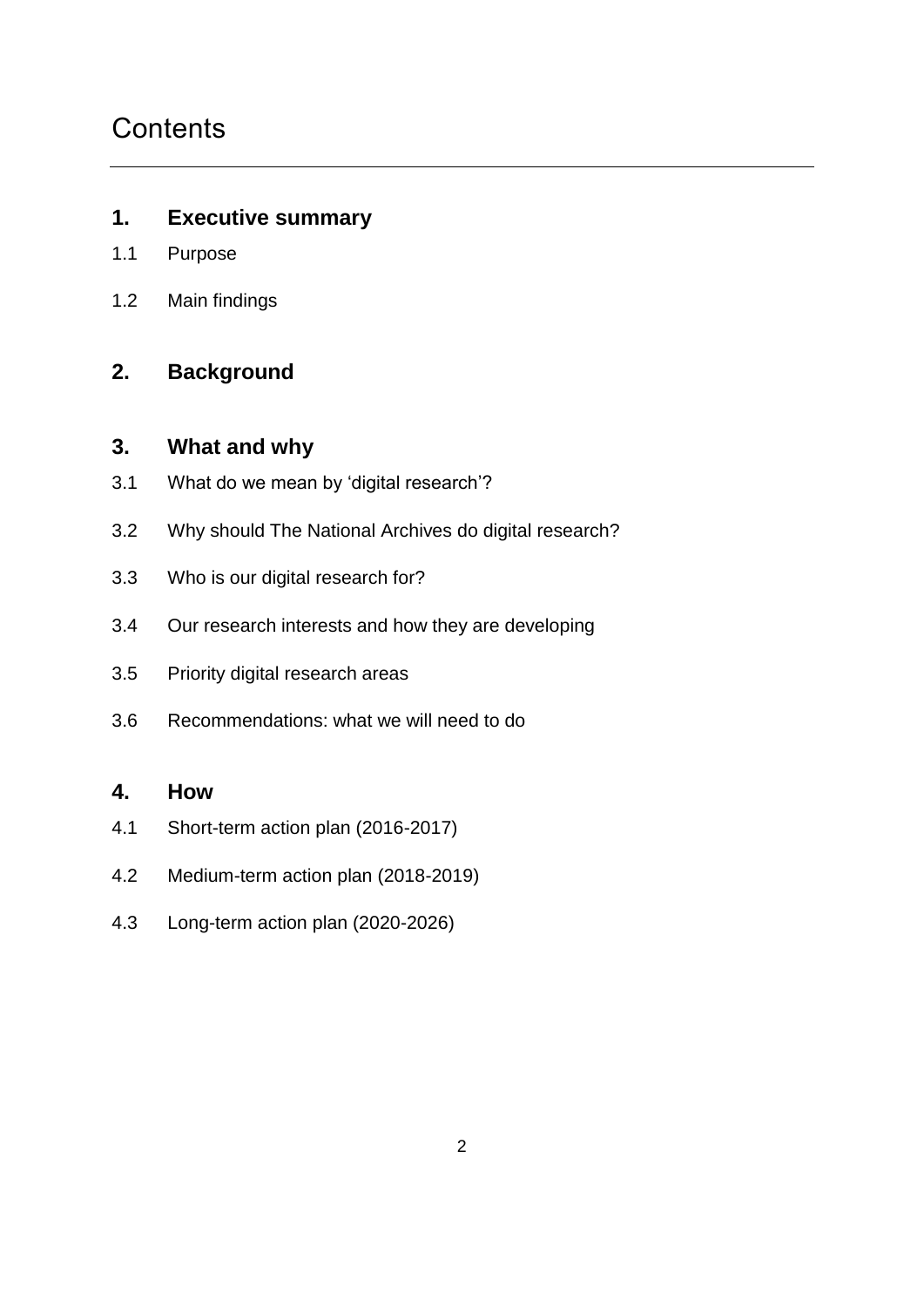## 1. Executive summary

#### **1.1 Purpose**

The National Archives' business plan for 2015-2019, [Archives Inspire,](http://www.nationalarchives.gov.uk/about/our-role/plans-policies-performance-and-projects/our-plans/archives-inspire/) identifies digital as the greatest challenge facing the organisation. Our [Digital Strategy](http://www.nationalarchives.gov.uk/about/our-role/plans-policies-performance-and-projects/our-plans/digital-strategy/) further explores the nature of this challenge and sets out a vision of The National Archives as a 'second generation' digital archive – one that is 'digital by instinct and design'. Digital research will play a key part in helping us achieve that transformation.

This roadmap is a strategic plan for digital research at The National Archives. It articulates the 'why', 'what' and 'how' of digital research – why we do it, what kinds of digital research we will need to focus on in the future, and how we can change our practice to achieve the outcomes we want to achieve through digital research. It shows that digital research will be crucial to the implementation of both *Archives Inspire* and our Digital Strategy. It demonstrates that digital research will help us fulfil our archive sector leadership responsibilities, and is therefore highly relevant to our work on the strategic vision for the sector, [Archives Unlocked.](http://www.nationalarchives.gov.uk/archives-sector/projects-and-programmes/strategic-vision-for-archives/) It also complements our [Academic Engagement and Research Roadmap,](http://www.nationalarchives.gov.uk/documents/academic-engagement-and-research-roadmap.pdf) which shows how we intend to develop our research activities and boost our profile as a researching organisation.

#### **1.2 Main findings**

The National Archives is not only a functioning digital archive that provides records research services but also, increasingly, an organisation that is itself engaged in digital research. It is essential for us to do research in order to develop our practice as a digital archive.

Our digital research will reflect the four key areas of the Digital Strategy (preserve, contextualise, present, enable use) and will explore how archival practice is developing in the digital age, asking profound questions about the nature of the digital record and the role of the digital archivist. The Digital Strategy will inform the continuing development of our research priorities across all fields, as we work to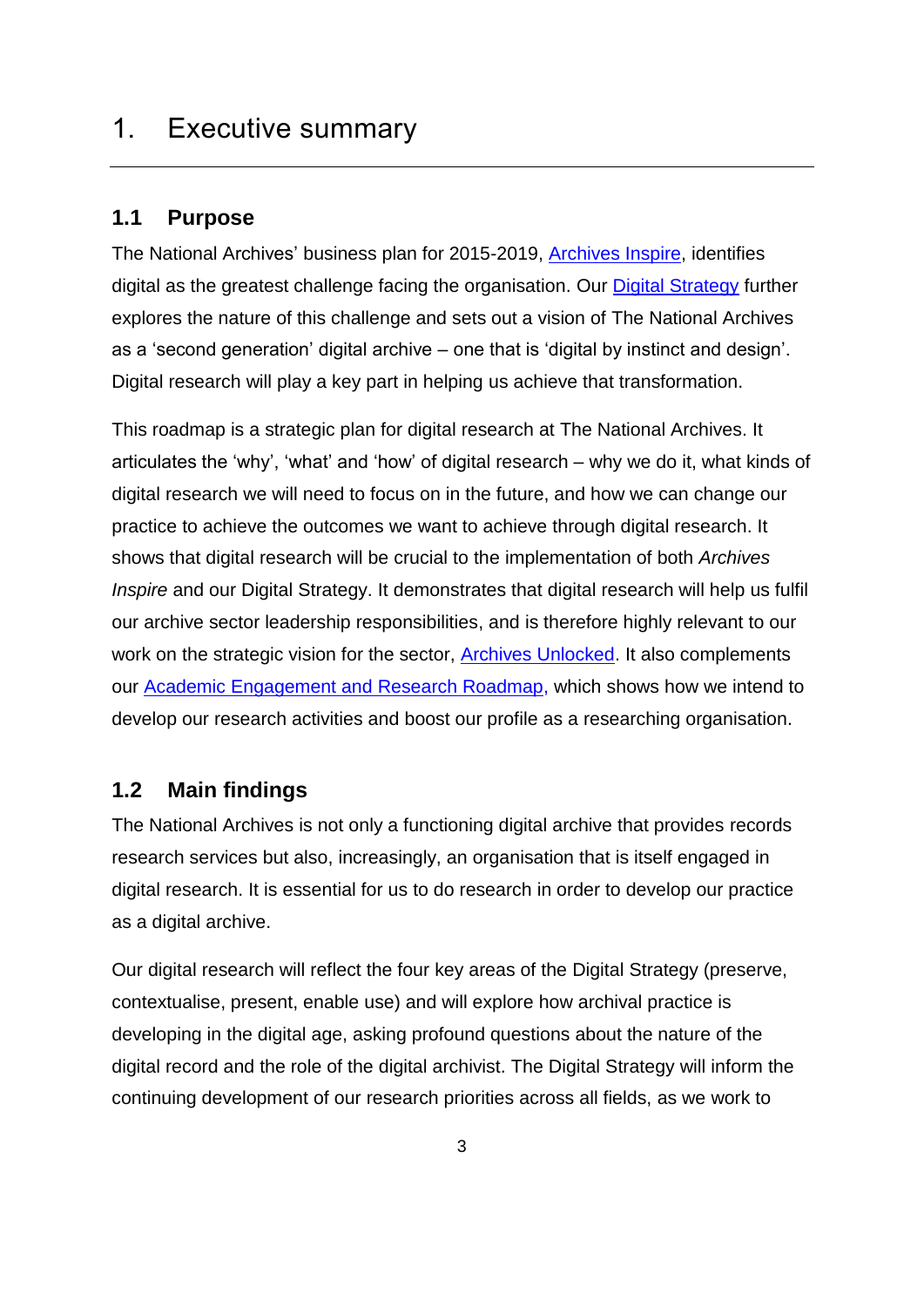create an embedded and cross-cutting research culture at The National Archives.

Our digital research is for the benefit of all of the main audiences identified in *Archives Inspire* (public, government, archive sector, academic sector). In particular, our interest in archival practice means that our digital research will be fundamental to the development of our leadership role in relation to the wider archive sector. We need to work with the sector in conducting research to address shared challenges. There is also potential to develop more international collaborations, working with archival institutions around the world.

To carry out these ambitions, The National Archives will need to enhance its digital research capability. This can be achieved in four main ways:

- Develop staff skills
- Create an environment for digital experimentation
- Embed research methods into digital work
- Promote The National Archives' digital research.

The development of staff skills will very important as we move forward. Research opportunities are integral to The National Archives' career offer, helping us attract and retain staff. Yet skills development is only part of what is needed to enhance The National Archives' digital research capability. A fundamental shift is required to invest in a different kind of environment at The National Archives – one that supports digital experimentation and is more collaborative, creative and flexible. Research practices should be embedded into our digital work across the board, with governance in place to ensure that digital projects are selected and managed to best support the digital research agenda. The communication and promotion of our digital research will be vital to help build our reputation, reach new audiences and create opportunities for partnerships and programmes. Our externally-facing work must also include active participation in digital research networks and engagement with digital research communities around the world.

The action plans at the end of this roadmap include some practical steps to help achieve these goals.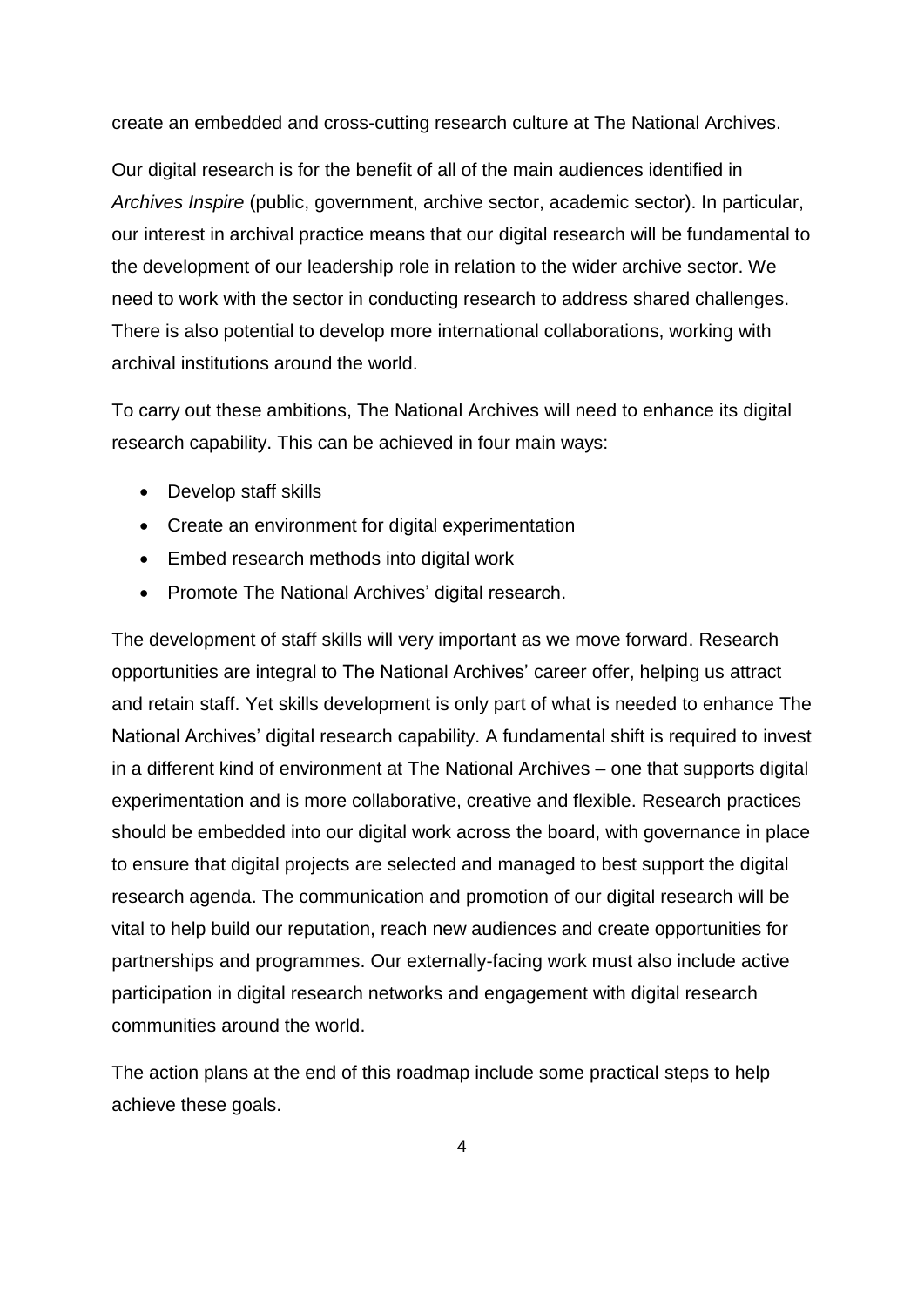## 2. Background

In 2015 The National Archives commissioned a digital research scoping study from Darryl Mead, Michael Moss and Norman Gray entitled Digital Research Challenges at The National Archives. This study identified the key digital research challenges facing us and recommended how we could best respond to these challenges.

The main recommendations in the study were that we should:

- Establish The National Archives' leadership in digital research
- Find funding for digital research
- Lead a transformation in how digital records are managed at scale (including ingest, storage, contextualisation and presentation)
- Link the analogue and digital worlds
- Align with customer expectations in a digital world.

The present roadmap is a response to these recommendations, and was produced through an extensive process of consultation within The National Archives.

## 3 What and why

#### **3.1 What do we mean by 'digital research'?**

For purposes of this roadmap, the term 'digital research' is defined as research done by The National Archives (either by itself or in collaboration) into digital archives.

Much of this research will be concerned with the evolution of our practice as an institution that collects, holds and provides access to digital records, information and data (including digitised and born-digital material).

Yet our research also engages with how archival practice is evolving across the wider archive sector, both nationally and internationally. The National Archives has a leadership role for the sector, and is fundamentally concerned with digital research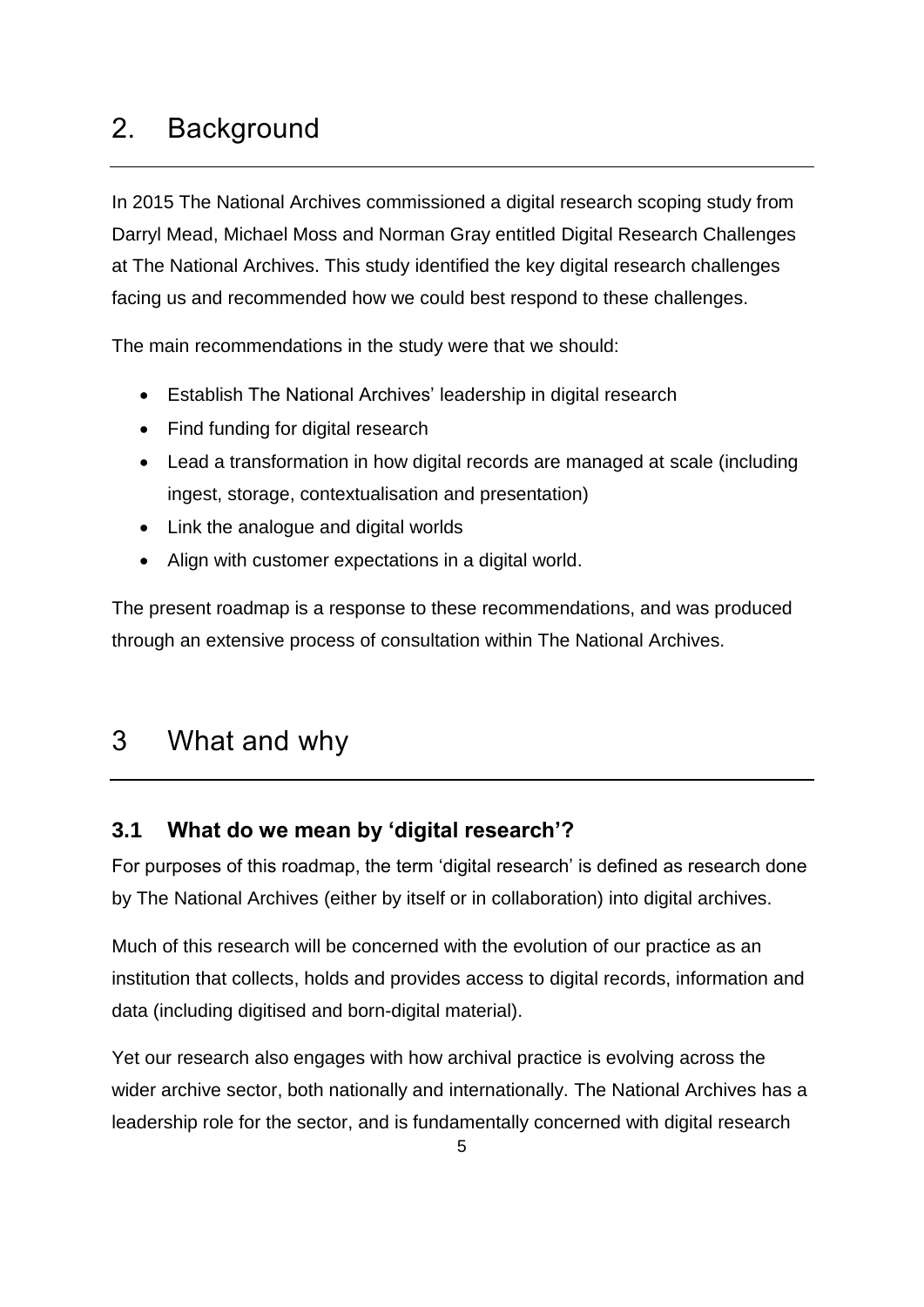questions affecting the sector more generally. In a digital age, new concepts of the archival record are emerging alongside new understandings of the role of the archivist. We will need to work with the sector to consider these issues and develop practical solutions for the sector's benefit. Further, as the archive sector is part of a rich and diverse cultural sector, our research can potentially be of benefit beyond archives.

#### **3.2 Why should The National Archives do digital research?**

Digital research is key to The National Archives' practice as a digital archive. Keeping and providing access to a digital archive comes with many challenges, and digital archival practice is evolving within The National Archives and around the world. Digital research is necessary for us to address those challenges and develop new kinds of archival practice.

Digital research can help us achieve our strategic aim of becoming a digital archive by design and show leadership as a national organisation. It is integral to our digital work, and should not be seen as a separate activity.

#### **3.3 Who is our digital research for?**

Our digital research is for us and our audiences. We should address research questions that help us fulfil our statutory obligations and meet the needs of all of the main audiences identified in *Archives Inspire* (public, government, archive sector, academic sector).

Digital research can also help us grow our audiences: for instance, within the academic sector there is a lot of work to be done to engage people working in history and the humanities (who have traditionally made up a large part of The National Archives' user base) with the possibilities offered by born-digital material. Opportunities are emerging across scientific disciplines, especially data science, and therefore by investing in digital research we can extend The National Archives' academic reach.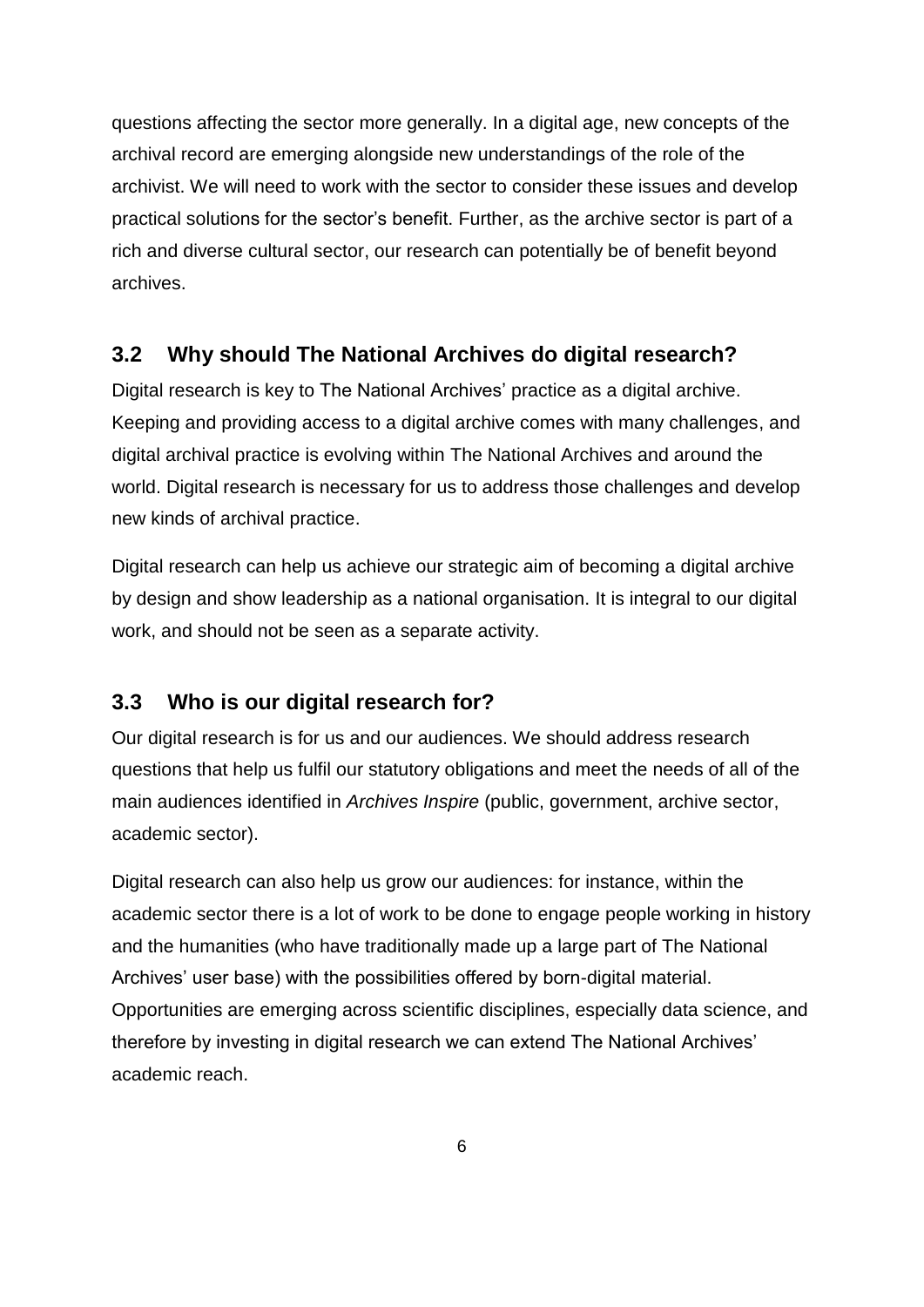#### **3.4 Our research interests and how they are developing**

What kinds of digital research does The National Archives do? A mapping exercise conducted in June 2016 resulted in a list of over 30 digital research projects, either currently underway or recently completed. These include the two 'Big Data' projects funded by the Arts and Humanities Research Council, Traces through Time and Big Data for Law; various PhD studentships co-supervised by staff into topics such as dataset visualisation, email management and digital sensitivity tools; and a Masters dissertation on digital discovery tools.

Yet not all of The National Archives' digital research has been, or will be in the future, academic grant-funded research. Staff also contributed examples of work to develop our digital systems, such as [PRONOM,](https://www.nationalarchives.gov.uk/PRONOM/Default.aspx) [Discovery](http://discovery.nationalarchives.gov.uk/) and the UK Government [Web Archive,](http://www.nationalarchives.gov.uk/webarchive/default.htm) which involve research in the broader sense of experimentation, investigation and iterative development – research and development or 'R&D'.

Our research interests reflect the variety of functions we carry out, for instance the ingest, sensitivity review and presentation of digital records, as well as the ways in which our digital archive is used.

The mapping exercise also identified some emerging interests which reflect some of the key concerns in the Digital Strategy, notably the implications of publishing digital records; the authenticity of digital records; the use of machine learning to innovate archival practice; and how archival practice is evolving in the digital world, in areas including selection and description.

#### **3.5 Priority digital research areas**

The priority areas for The National Archives' digital research are the four main areas of the Digital Strategy:

- Preserve
- Contextualise
- Present
- Enable use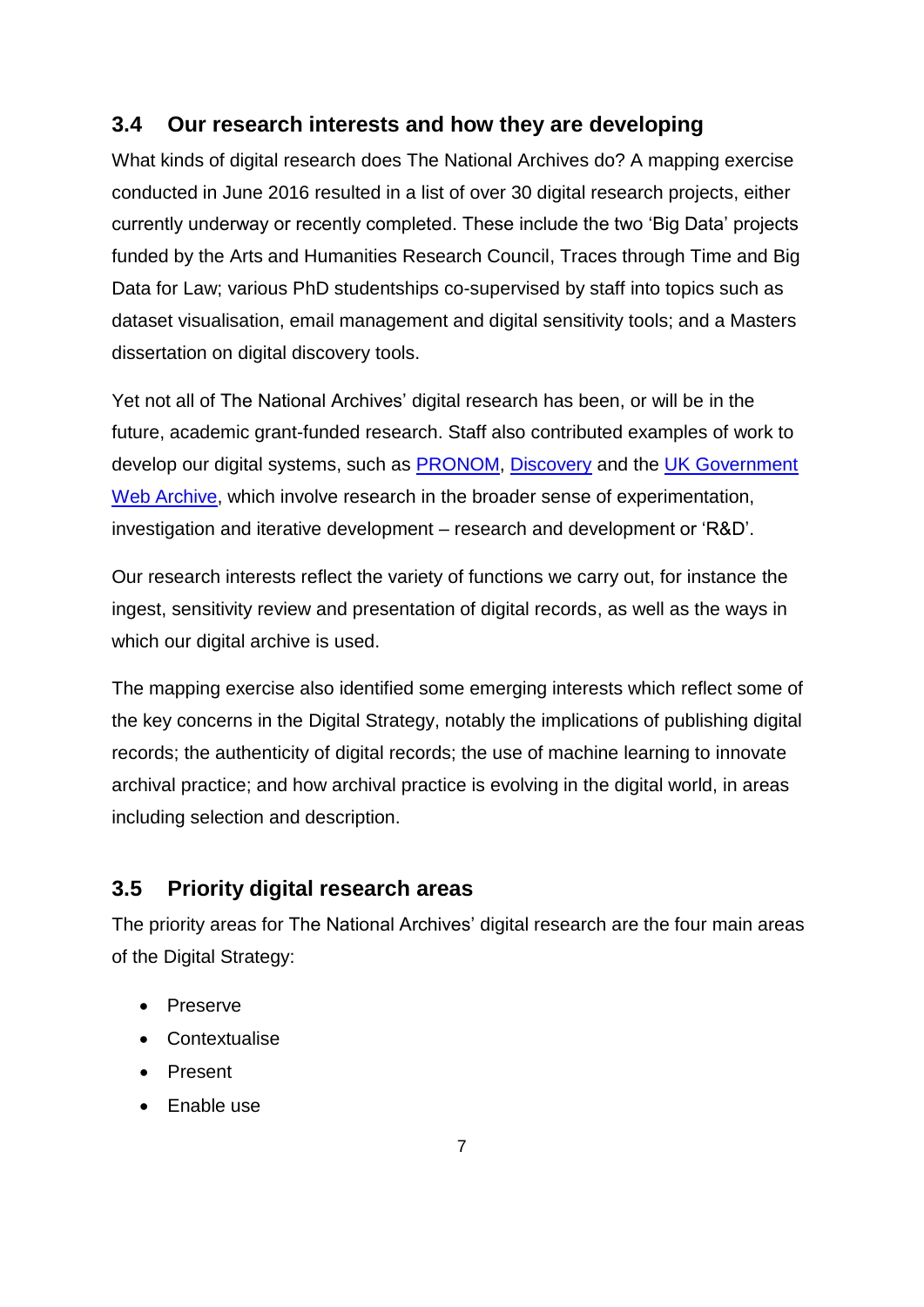Each of these areas is a rich source of inspiration for research questions. These questions, in turn, can form the basis of new research projects. The National Archives will continue to define and develop its strategic aims for research across all fields, and the four priority areas for digital listed above will feed into future planning.

#### **3.6 Recommendations: what we will need to do**

Pursuing the research agenda outlined above will require organisational change. We will need to grow our digital research capability. There are four main areas where we should focus on growing our capability for digital research.

- Develop staff skills
- Create an environment for digital experimentation
- Embed research methods into digital work
- Promote The National Archives' digital research.

The action plans below demonstrate how, through projects, initiatives and other practical steps, we can carry out these recommendations.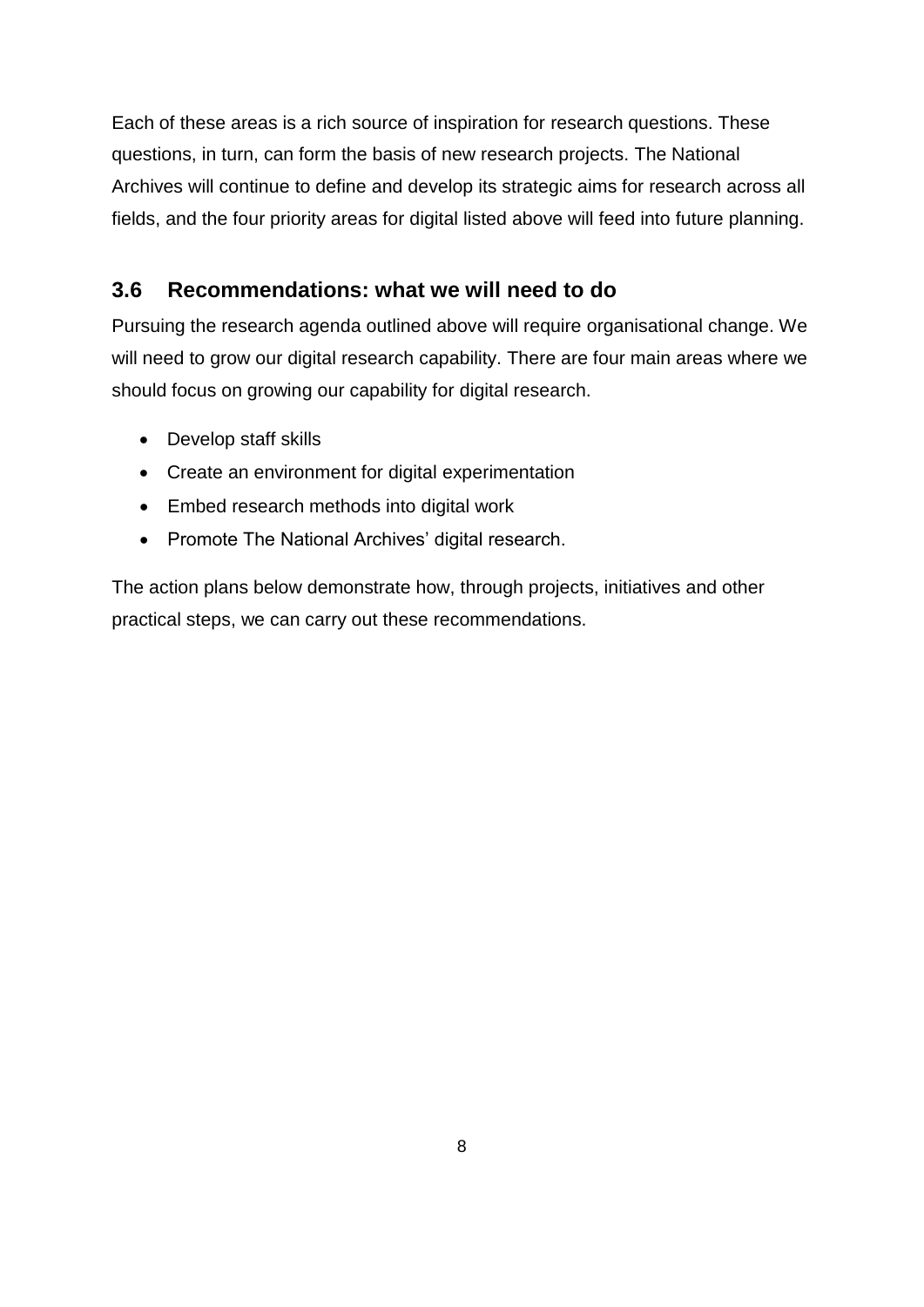## 4 How

How can we carry out the ambitions described above? This section consists of a set of action plans for the next ten years (2016-2026), divided into short term (from 2016 until December 2017), medium term (2018-2019) and long term (2020-2026). These should be viewed not in isolation but in relation to other plans, including the Academic Engagement and Research Roadmap and Archives Unlocked.

## **4.1 Short-term action plan (2016-2017)**

| <b>Number</b>  | Action                                                                      |
|----------------|-----------------------------------------------------------------------------|
| 1              | Scope requirements for changes to the work environment to aid digital       |
|                | research and collaborative working for staff and non-staff:                 |
|                | <b>Physical space</b><br>$\bullet$                                          |
|                | Information systems<br>$\bullet$                                            |
| $\overline{2}$ | <b>Extend The National Archives' networks:</b>                              |
|                | Continue to meet staff from other organisations engaged in<br>$\bullet$     |
|                | digital research, to exchange knowledge, share practice and                 |
|                | explore opportunities for collaboration                                     |
|                | Gather intelligence about worldwide trends and digital research             |
|                | stakeholders                                                                |
| 3              | Carry out communications and engagement about our digital research:         |
|                | Website, social media<br>$\bullet$                                          |
|                | Host a meeting with key external stakeholders to celebrate our<br>$\bullet$ |
|                | digital research and discuss our future plans                               |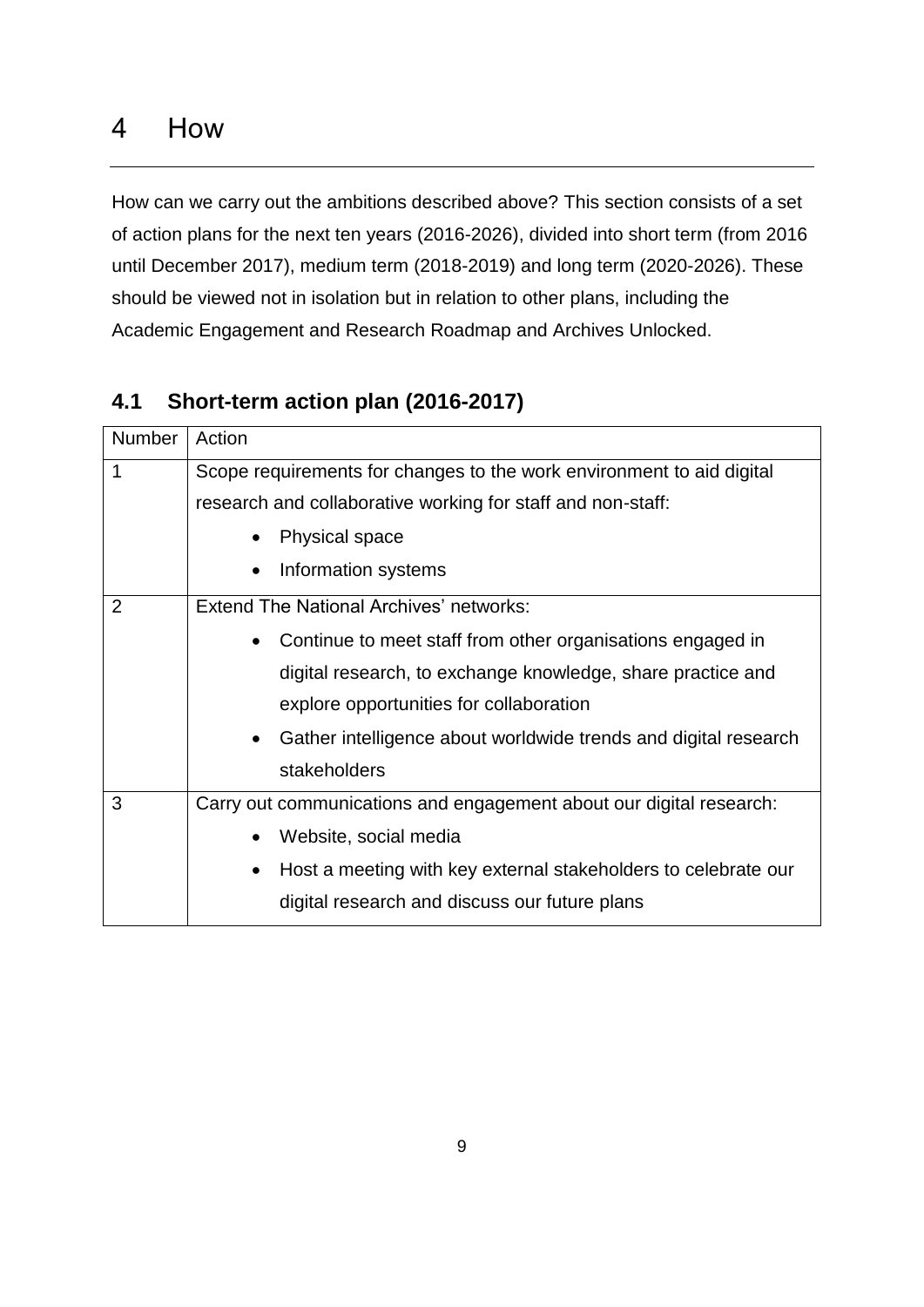| $\overline{4}$ | Foster digital research skills and strengths:                              |
|----------------|----------------------------------------------------------------------------|
|                | Review and identify our current digital research skills,                   |
|                | methodologies and training needs                                           |
|                | Introduce staff knowledge-sharing sessions for digital and research        |
|                | skills                                                                     |
|                | Identify how recruitment can increase digital research skills and          |
|                | digital experimentation across The National Archives                       |
| 5              | Lay the foundations to embed research into digital:                        |
|                | Establish digital governance with cross-organisational                     |
|                | representation                                                             |
|                | Cross-organisational project teams working together to serve our           |
|                | audiences                                                                  |
|                | Identify the most important digital research questions                     |
|                | Share and develop research methods that can be built into digital          |
|                | products                                                                   |
|                | New digital projects to start with a research question and/or an R&D       |
|                | phase                                                                      |
|                | Allocate staff time for research                                           |
| 6              | Provide academic support for digital research:                             |
|                | Encourage large, cross-cutting academic research projects where            |
|                | The National Archives can focus on its priority research areas,            |
|                | achieve benefits and, where possible, take the lead                        |
|                | Recruit to new posts with a digital research focus to support all          |
|                | digital research across the organisation                                   |
|                | Create research funding plan for digital to review where we have<br>٠      |
|                | previously been successful and identify key funding opportunities          |
|                | Provide training and practical assistance with funding bids, projects<br>٠ |
|                | and research methods                                                       |
|                | Create opportunities for staff with expertise and experience to share      |
|                | their knowledge with each other                                            |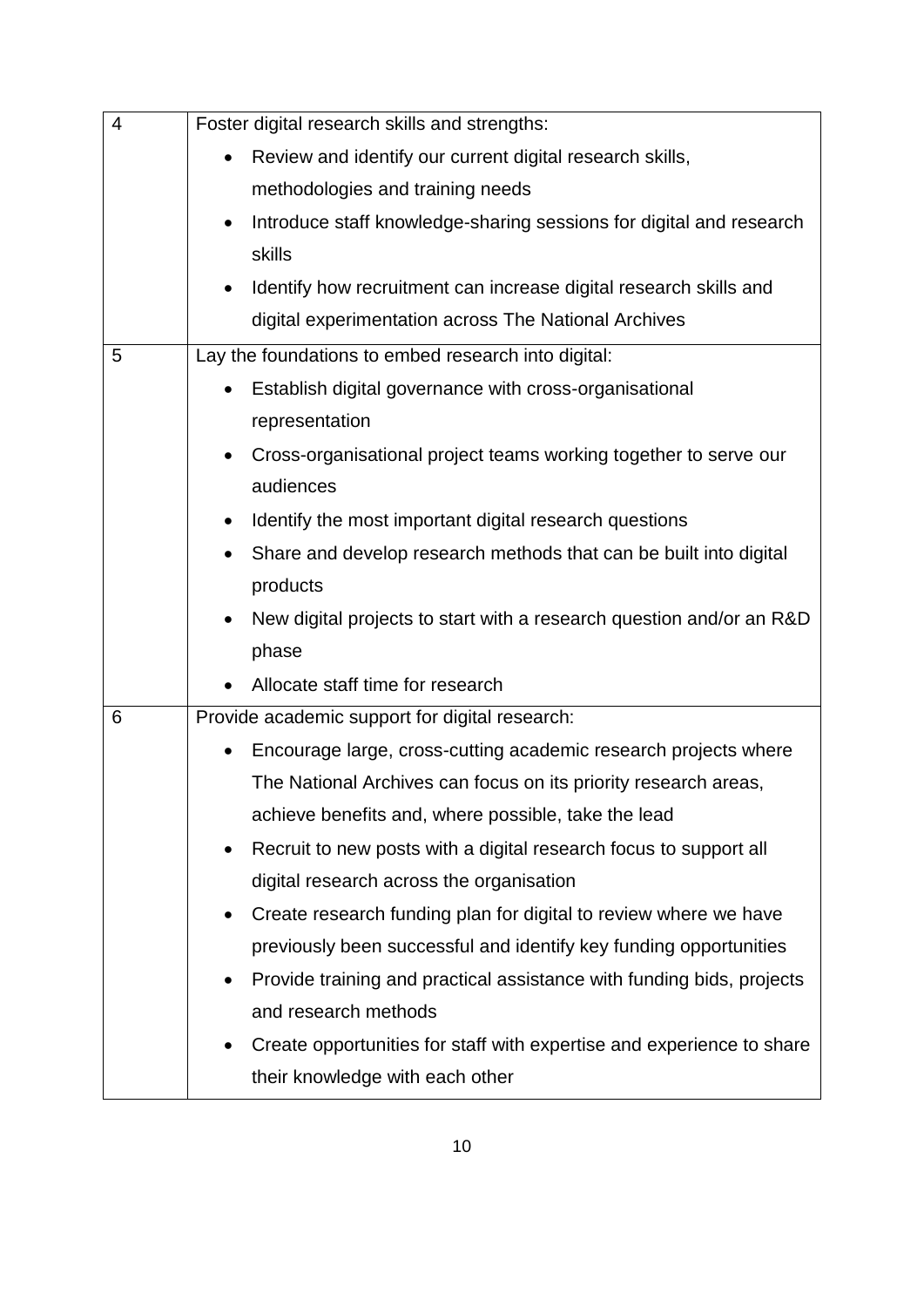| Number         | Action                                                                              |
|----------------|-------------------------------------------------------------------------------------|
| $\overline{7}$ | Implement changes to office environment (see no. 1 above):                          |
|                | Organise regular digital experimentation days to establish Kew as a                 |
|                | site for innovation                                                                 |
| 8              | Continue to raise the profile of The National Archives' digital research            |
|                | (see no. 3 above):                                                                  |
|                | New initiatives could include media campaigns, events, digital                      |
|                | engagement, public programming                                                      |
| 9              | Further develop staff skills and carry out recruitment (see no. 4 above)            |
| 10             | Create criteria for project prioritisation and selection to ensure that we are      |
|                | focusing on the work that is most important to us                                   |
| 11             | Regularly review digital research project objectives and delivery to ensure         |
|                | that research and collaboration are well-embedded and supported                     |
| 12             | Review, refresh and promote our digital research programme:                         |
|                | Priority thematic areas, research questions                                         |
|                | If relevant, put out calls for particular projects we have selected to<br>$\bullet$ |
|                | work on                                                                             |
|                | Partnership and collaboration opportunities for our audiences and                   |
|                | communities                                                                         |
| 13             | Cultivate strategic partnerships with academic, government, archive                 |
|                | sector or other external bodies to advance The National Archives' digital           |
|                | research agenda:                                                                    |
|                | Ensure we are represented on relevant boards and committees                         |
|                | Extend our digital research networks                                                |
|                | Proactively generate opportunities for collaboration                                |
| 14             | Create or develop academic programmes and partnerships to foster                    |
|                | digital research skills                                                             |
| 15             | Establish communities of practice for digital research:                             |
|                | Based around the four main areas of the Digital Strategy (preserve,                 |
|                | contextualise, present, enable use)                                                 |

# **4.2 Medium-term action plan (2018-2019)**